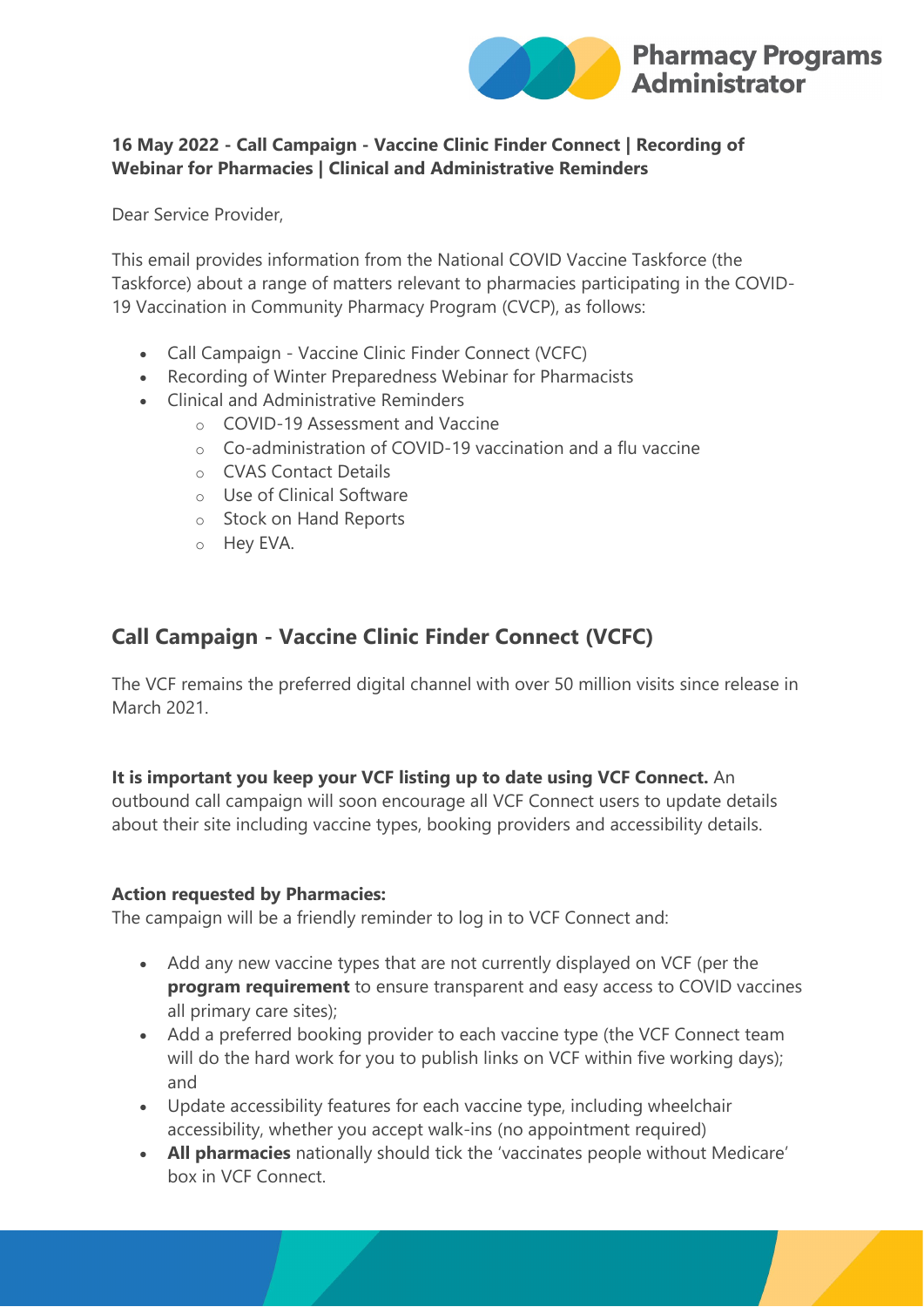

Importantly:

- All pharmacies nationally can vaccinate people without access to Medicare and claim through the PPA portal. Information on how to record and claim for COVID-19 vaccinations administered to Medicare ineligible patients is available in the [CVCP Program Rules](https://protect-au.mimecast.com/s/sMGPCr81D9UDQ91hzoscY?domain=ppaonline.com.au)
- A new feature in VCF planned for release in early-mid June, will display all accessibility features selected in VCF Connect. This includes wheelchair accessibility and walk-ins accepted.

If you have any questions, please reach out to [CV19.products@health.gov.au](mailto:) or call 1800 316 375.

# **Recording of Winter Preparedness Webinar for Pharmacists**

- On 3 May, a webinar was hosted by Professor Michael Kidd (Deputy Chief Medical Officer - Department of Health) regarding winter preparedness for Pharmacists.
- This webinar provided key updates and answered the questions of participants on COVID-19 and influenza preventions and treatments.
- A recording of this session can be [found here.](https://protect-au.mimecast.com/s/wPVbCvl10ZtywX2TzV_hm?domain=health.gov.au)

# **Clinical and Administrative Reminders**

### **COVID-19 Vaccination**

COVID-19 vaccination is **free** for everyone in Australia seeking to be vaccinated. This includes refugees, asylum seekers, temporary protection visa holders, bridging visas and those whose visas have been cancelled.

Importantly:

- **Providers are not to charge Medicare eligible or ineligible patients.**
- COVID-19 vaccine services for Medicare eligible or Medicare ineligible patients cannot be made contingent on any other service or fee. That includes, but is not limited to:
	- o General health checks; and
	- o Any other service a site requires before any COVID-19 vaccination.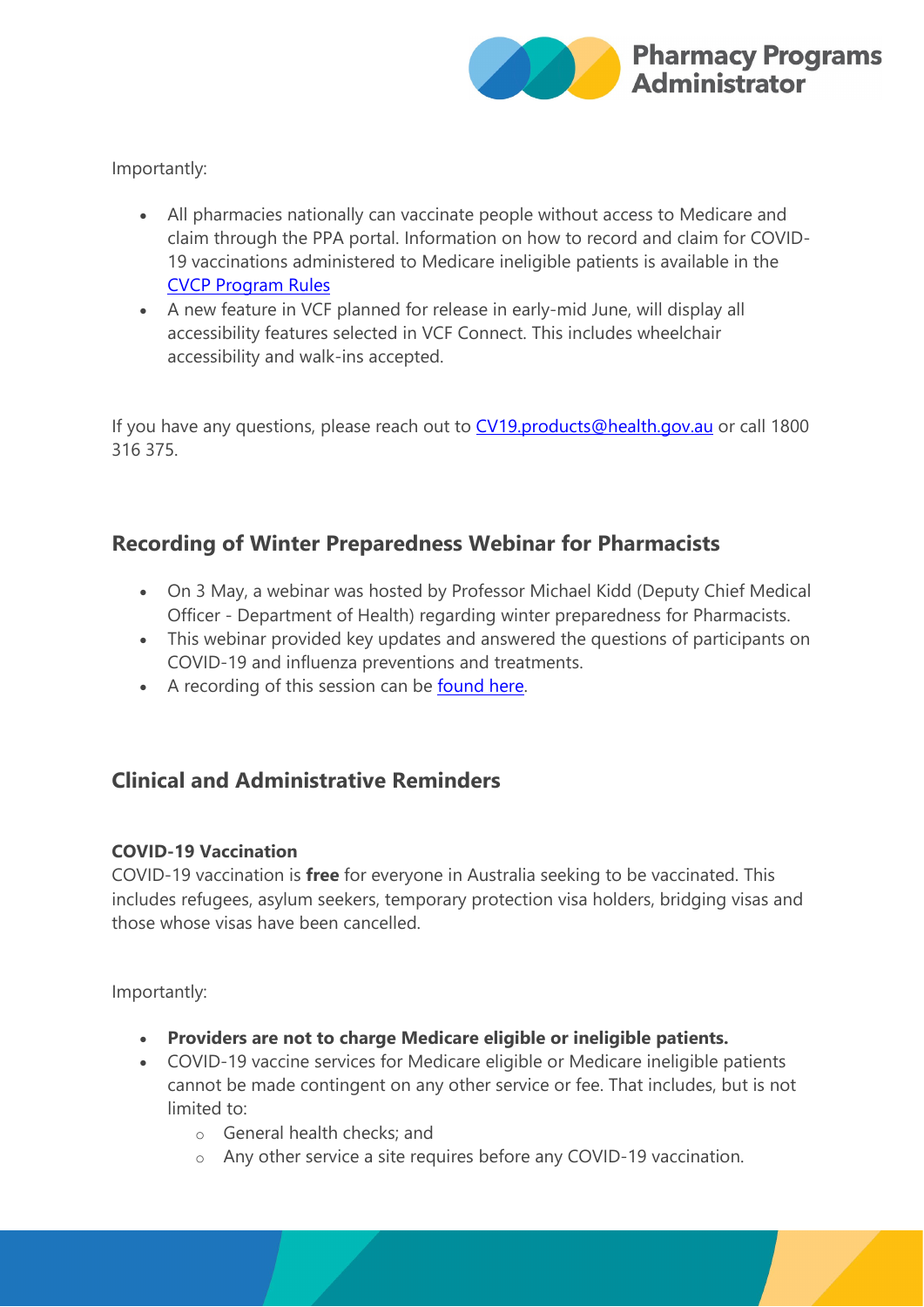

• Information on how to record and claim for COVID-19 vaccinations administered to Medicare ineligible patients is available in the [CVCP Program Rules.](https://protect-au.mimecast.com/s/sMGPCr81D9UDQ91hzoscY?domain=ppaonline.com.au)

### **Co-administration of COVID-19 vaccination and a flu vaccine**

A COVID-19 vaccination and an influenza vaccination can be administered at the same time and may be provided to patients during the same attendance.

## **CVAS Contact Details**

A reminder to pharmacies to please ensure the contact details in CVAS are accurate to assist with communication and information processes.

### **Use of Clinical Software**

Many pharmacies use clinical management software that includes powerful scheduling abilities that can send automatic reminders to patients. The Taskforce encourages pharmacies to take maximum advantage of these functions to remind patients to book for second doses, booster doses and winter doses of COVID-19 Vaccine.

### **Stock on Hand Reports**

A reminder to pharmacies it is mandatory to accurately complete CVAS stock on hand reports each week.

Importantly:

- Stock on hand reports require information such as:
	- o Number of administered doses for the week
	- o Number of doses on hand at the start and end of the week
	- o Any major or minor wastage that occurred during the week
	- o Transfers of stock to or from other participating primary care sites
	- o Stock that will expire within a 14 day period of report date, including Batch No. and Expiry Date.
- These reports should be submitted through CVAS by **9pm local time every Friday** as per the requirements of the Program.

**Please note** - you will not be able to order vaccines until you have completed your most recent Stock on Hand Report for each vaccine product.

*Reminder - it is a criminal offence under section 137.1 of the Criminal Code Act 1995 to provide false or misleading information to the Australian Government.*